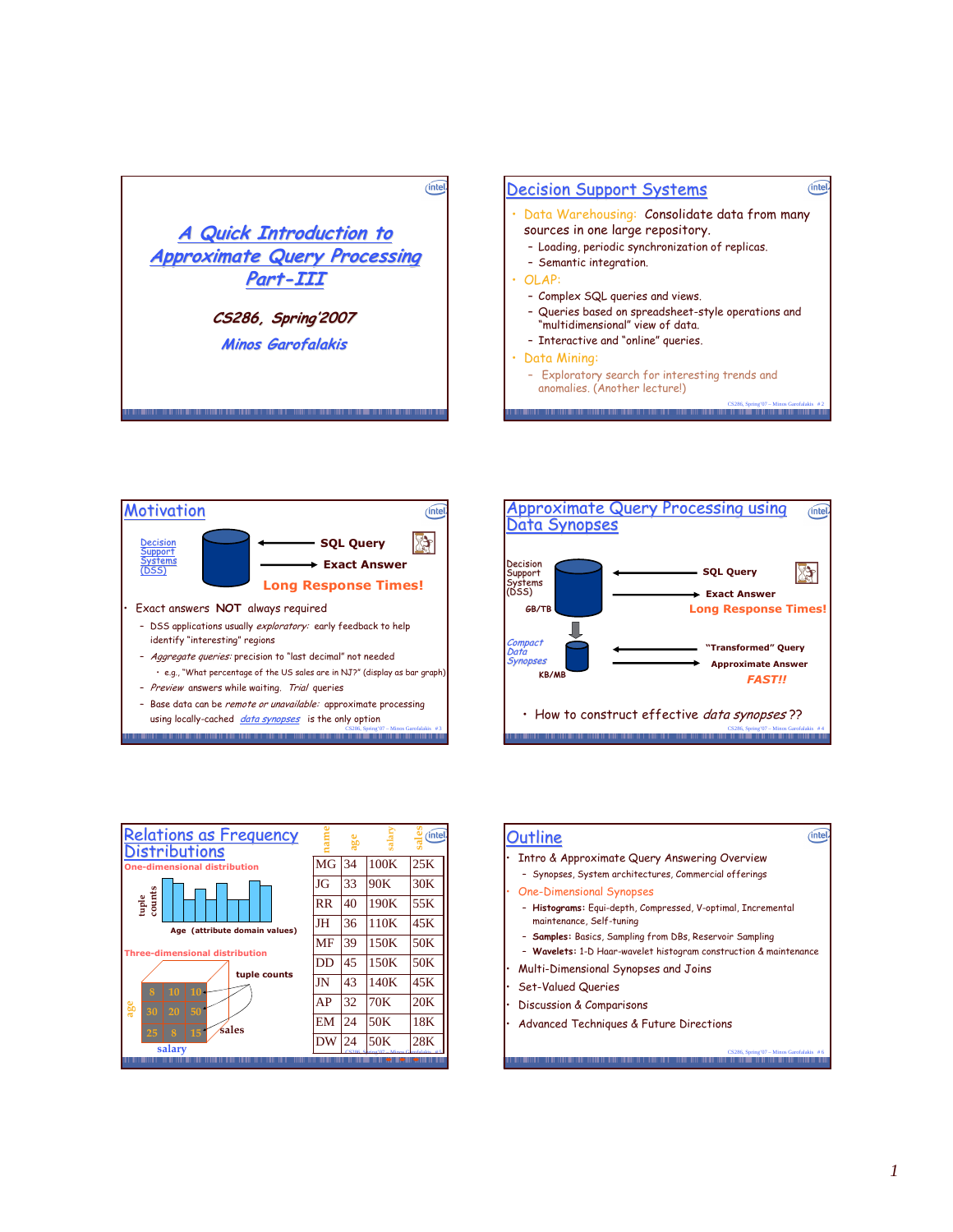| Outline<br>nte                                        | οal |
|-------------------------------------------------------|-----|
| Intro & Approximate Query Answering Overview          | Т٥  |
| - Synopses, System architecture, Commercial offerings | at  |
| One-Dimensional Synopses                              |     |
| - Histograms, Samples, Wavelets                       |     |
| Multi-Dimensional Synopses and Joins                  |     |
| - Multi-D Histograms, Join synopses, Wavelets         | Pr  |
| <b>Set-Valued Queries</b>                             |     |
| - Using Histograms, Samples, Wavelets                 |     |
| Discussion & Comparisons                              |     |
| Advanced Techniques & Future Directions               |     |
| - Dependency-based, Workload-tuned, Streaming data    |     |
| Spring'07 - Minos Garofalakis #7                      |     |
|                                                       |     |







# $(intel)$ <u>Join Synopses for Foreign-Key</u> 4 ? @ !AAB  $\cdot$   $\,$  Based on sampling from materialized foreign key joins - Typically < 10% added space required – Yet, can be used to get a uniform sample of ANY foreign key join - Plus, fast to incrementally maintain  $\cdot$  Significant improvement over using just table samples - E.g., for TPC-H query Q5 (4 way join)  $\cdot$  1%-6% relative error vs. 25%-75% relative error, for synopsis size = 1.5%, selectivity ranging from 2% to 10%  $\cdot$  10% vs. 100% (no answer!) error, for size = 0.5%, select. = 3%

CS286, Spring'07 – Minos Garofalakis # 11

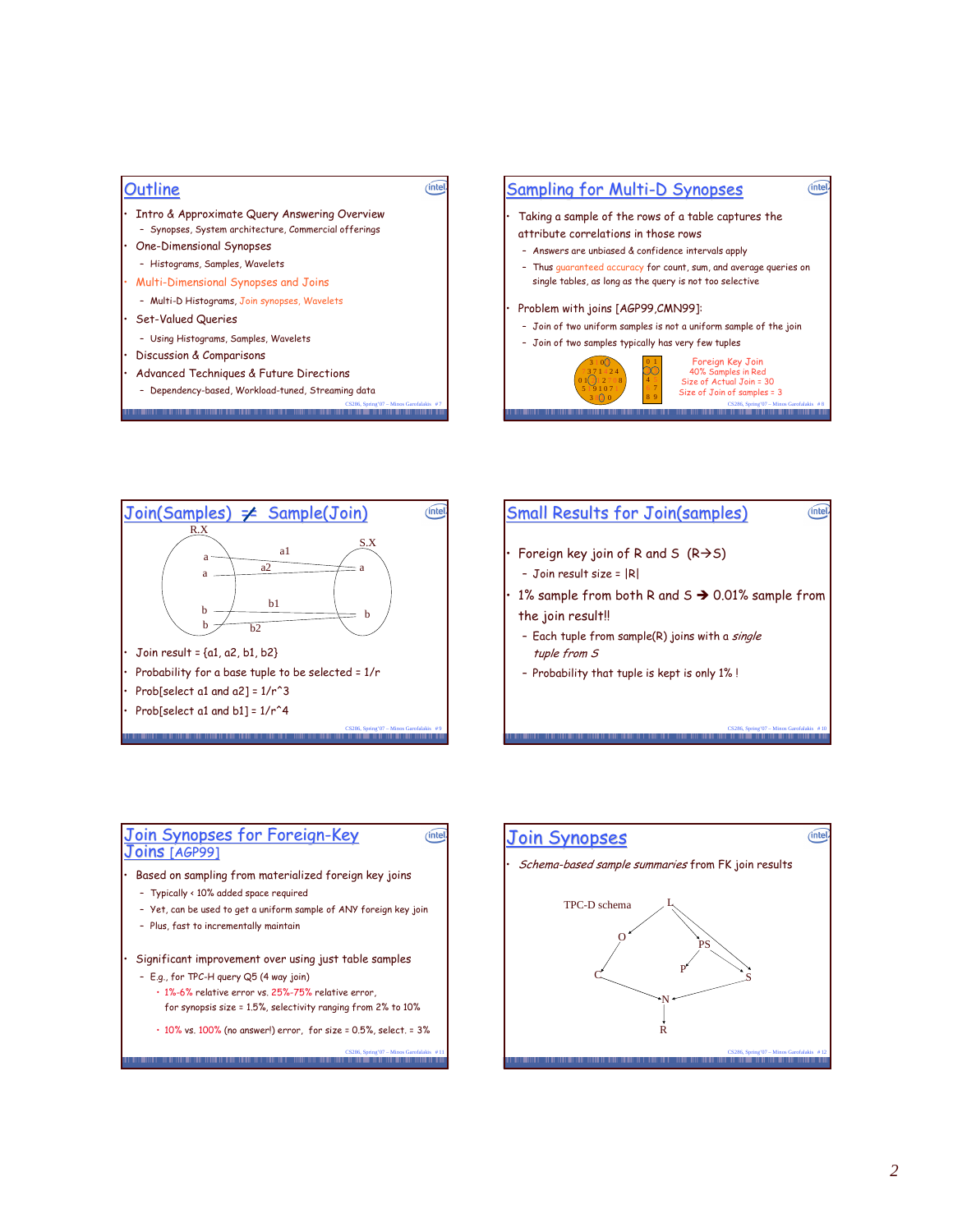

- Join synopses = set of such sample joins *for every source* and *maximal FK-join-chain* in the schema!
	- Can be used to answer **ANY FK-join query** over the given schema!
	- CS286, Spring'07 Minos Garofalakis # 13





- See [SDS96, VW99] for more details on standard Haar decomposition

CS286, Spring'07 – Minos Garofalakis # 15

- [MVW00]also discusses *dynamic maintenance* of standard multi-dimensional Haar wavelet synopses





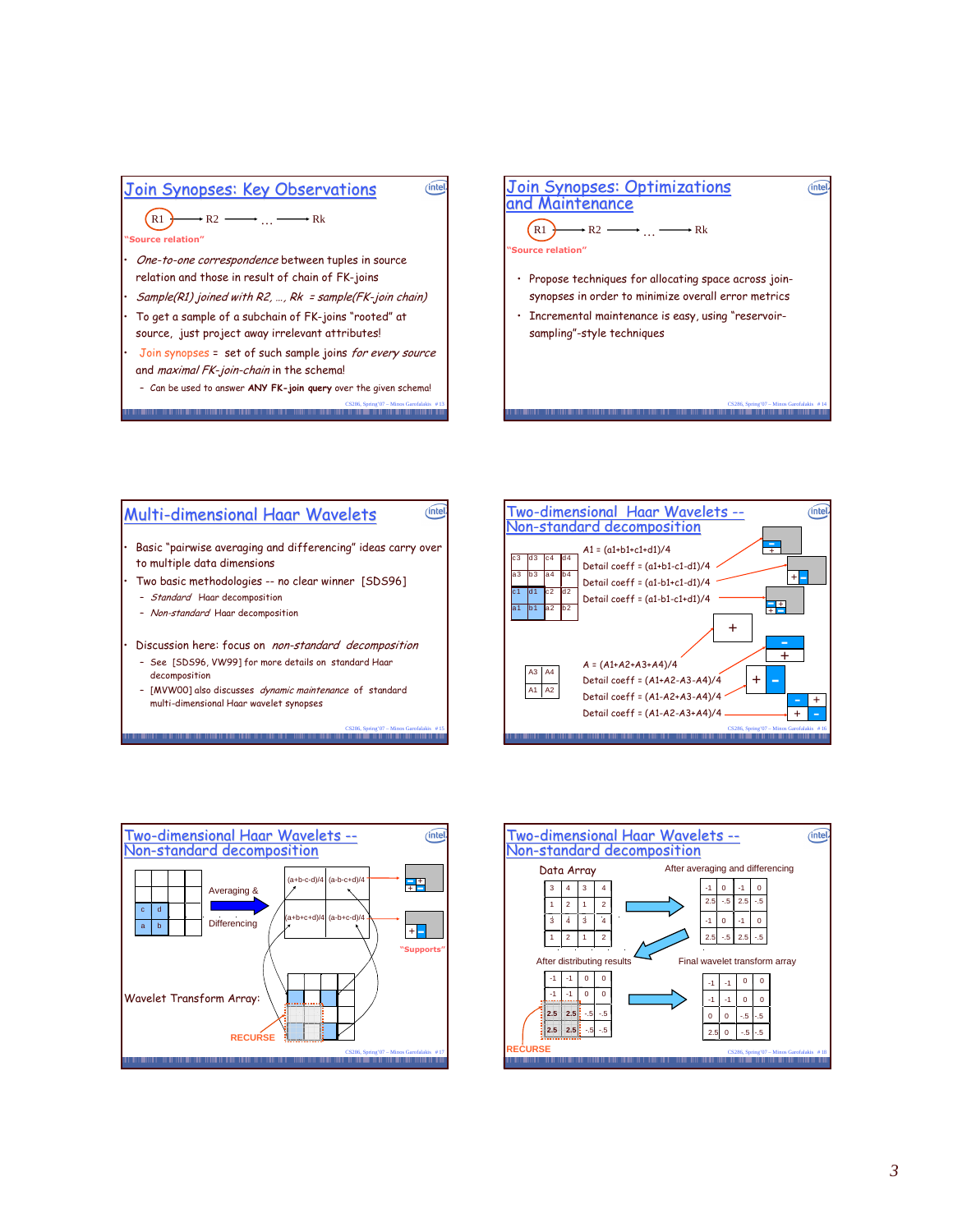









### <u>Outline</u>

- Intro & Approximate Query Answering Overview
- One-Dimensional Synopses
- $\cdot$  Multi-Dimensional Synopses and Joins

### • Set-Valued Queries

- Error Metrics
- Using Histograms
- Using Samples
- Using Wavelets
- Discussion & Comparisons
- Advanced Techniques & Future Directions
- $Conclusions$

 $(intel)$